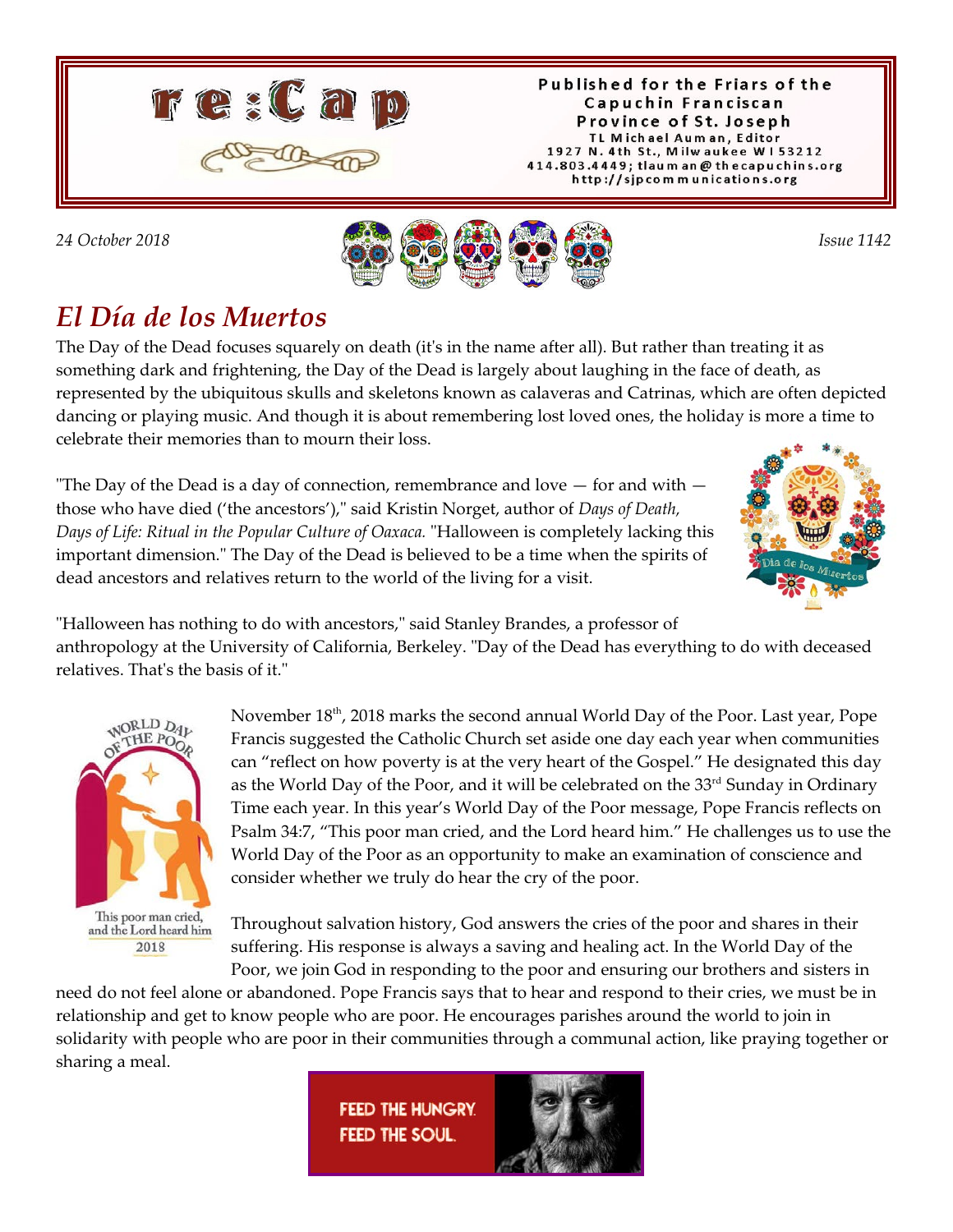

**Seventh Generation Interfaith** Coalition for Responsible Investment As socially responsible investing (SRI) gains attention from the main stream investment world, a Milwaukee faith-based coalition is celebrating 45 years of shareholder activism. Seventh Generation Interfaith Coalition for Responsible Investment (SGI)

recently hosted an event at Marquette University's Alumni Memorial Union. The event started with a panel of corporate executives and SRI leaders discussing the *"Impact of faith-based investors on corporations."* Panel members include representatives from Philip Morris International, Walmart, Merck, Trinity Health (one of the nation's largest Catholic healthcare systems), Dana Investment Advisors and the Interfaith Center on Corporate Responsibility. A reception followed featuring a tribute to SGI's founder by his brother and fellow Capuchin Dan Crosby.



*Dan Crosby, keynote speaker at the SGI forum*

SGI is continuing the life's work of +Mike Crosby, who was a pioneer in socially responsible investing. He had the practical conviction that business leaders who choose to serve the common good build more profitable businesses over the longterm….doing financially well while doing social good.

In one of his last initiatives before his death last summer, Mike persuaded ExxonMobil to nominate a climate change expert to a seat on its board.

SGI members include 28 faith-based institutional investors and socially responsible asset management companies located in the

upper Midwest. This member-led coalition is proud of its history of activism and is actively seeking new members of all faith traditions, universities, foundations, and other investment institutions who share its commitment to human rights. SGI assists its members in active ownership and responsible stewardship of their financial assets to "get a seat at the table" of the companies they invest in, including guidance on voting proxies, direct dialogues with companies, and filing shareholder resolutions to be voted on at a company's annual general meeting.

#### *NAPCC Capuchin Formators Conference*



The NAPCC formators conference was recently held at Capuchin Retreat in Washington MI. Kathy Galleher gave presentations on issues of community in formation. Galleher works with adults from many walks of life, and often incorporates mindfulness practices into therapy, and that emphasizes paying attention to what is happening in the present moment. Galleher has a great deal of experience working with individuals in ministry and religious life.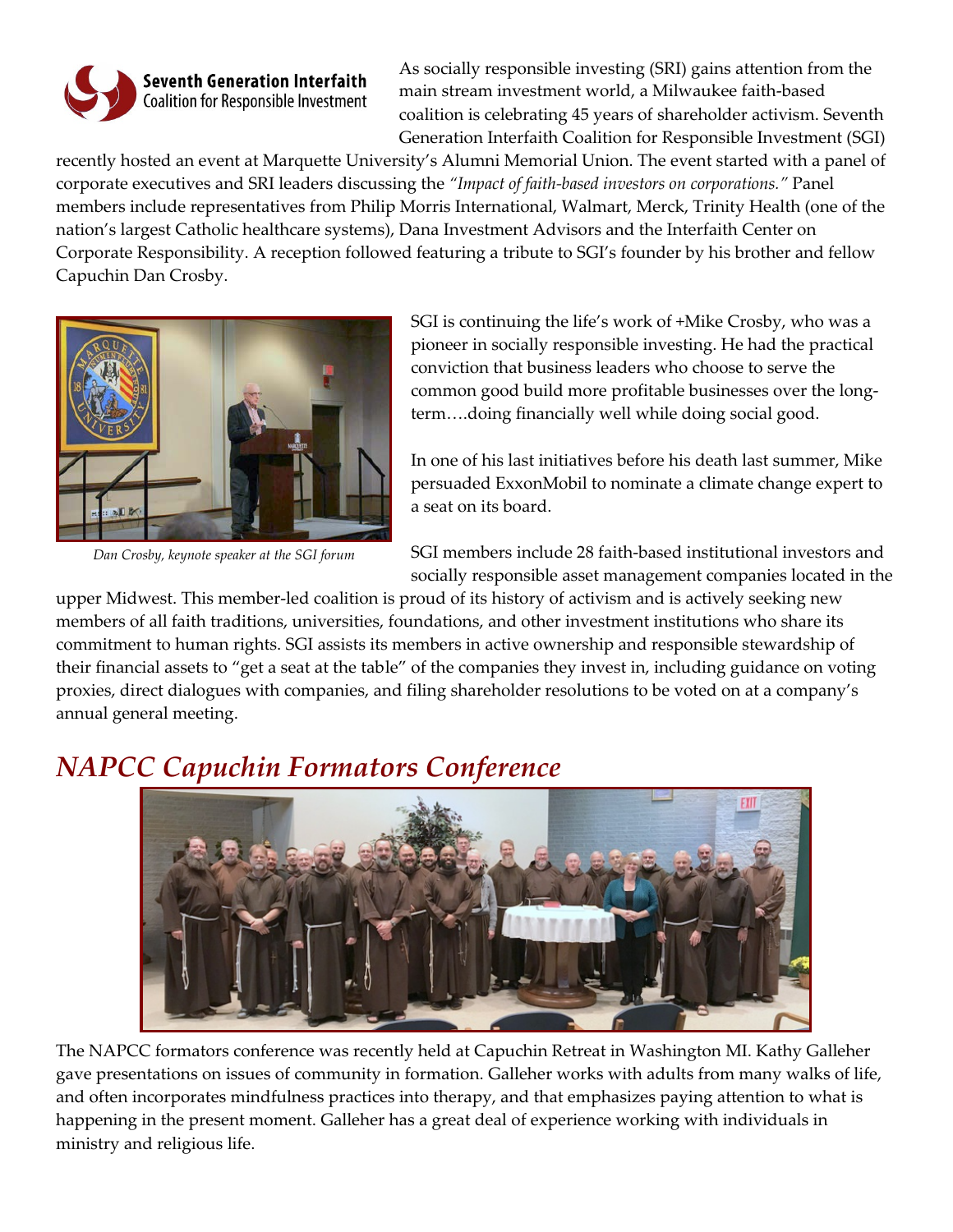### *Tanzanian Friars Visit Wisconsin*



*L-R: Zoy Garibay, Simon Joseph Massawe, Peter George Kafumu and Rob Roemer*

Two friars from Tanzania toured ministries in Milwaukee recently with Zoy Garibay, rector of St. Lawrence Seminary in Mt. Calvary WI. Simon Joseph Massawe is dean of students at St. Francis Minor Seminary in Maua, Tanzania. Peter George Kafumu is the vice rector and academic dean of the school. They visited St. Lawrence to observe the social skills program, and attend a workshop at Boystown in Nebraska. While in Milwaukee, Zoy took the visitors to The House of Peace, St. Ben's ministries and St. Francis Capuchin Center.

### *Golf Outing Raises Funds for Local Parish*



*Several of the golfers pose with Mike Bertram, pastor of St. Francis Parish*

St. Francis Parish in Milwaukee hosted its sixth annual golf outing on September  $19<sup>th</sup>$ , the proceeds of which would address work on the church murals and add money to the parish's scholarship fund. Golfers enjoyed themselves as the rains held off until the final hole of the day.

Recipients of scholarship money addressed the golfers to express their thanks in person. The parish scholarship is unique in that it is based on a student's service to the community, not on grade point average. As he did last year, one participant in the golf outing made a donation of \$30,000 solely to the scholarship fund. Aside from that, the golf outing yielded a profit of \$106,000 for the parish. With this sixth outing, St. Francis Parish has raised over half a million dollars and made significant improvements to the St. Francis Capuchin Center property.

# *Candidates Tour Detroit Ministries*



Capuchin candidates recently visited the Capuchin Soup Kitchen ministries in Detroit, hosted by Jason Graves and Brenton Ertel.

At left, Jerry Johnson (far right), director of CSK, is pictured with the group at the Earthworks project, one of the many ministries of CSK.

"Candidates" are men interested in possibly joining the province's postulancy program.

### *Celebrating Our Sisters' Jubilees*

The people of the "Holyland Catholic parishes (near Mt. Calvary WI) recently celebrated Jenada Fanetti's  $60<sup>th</sup>$  jubilee as a Sister of Divine Savior and Stephan Bloesl and Rose Ann Behrens on their 50<sup>th</sup> jubilee as Sister Servants of Christ the King.



*Ad multos annos, Sisters!*